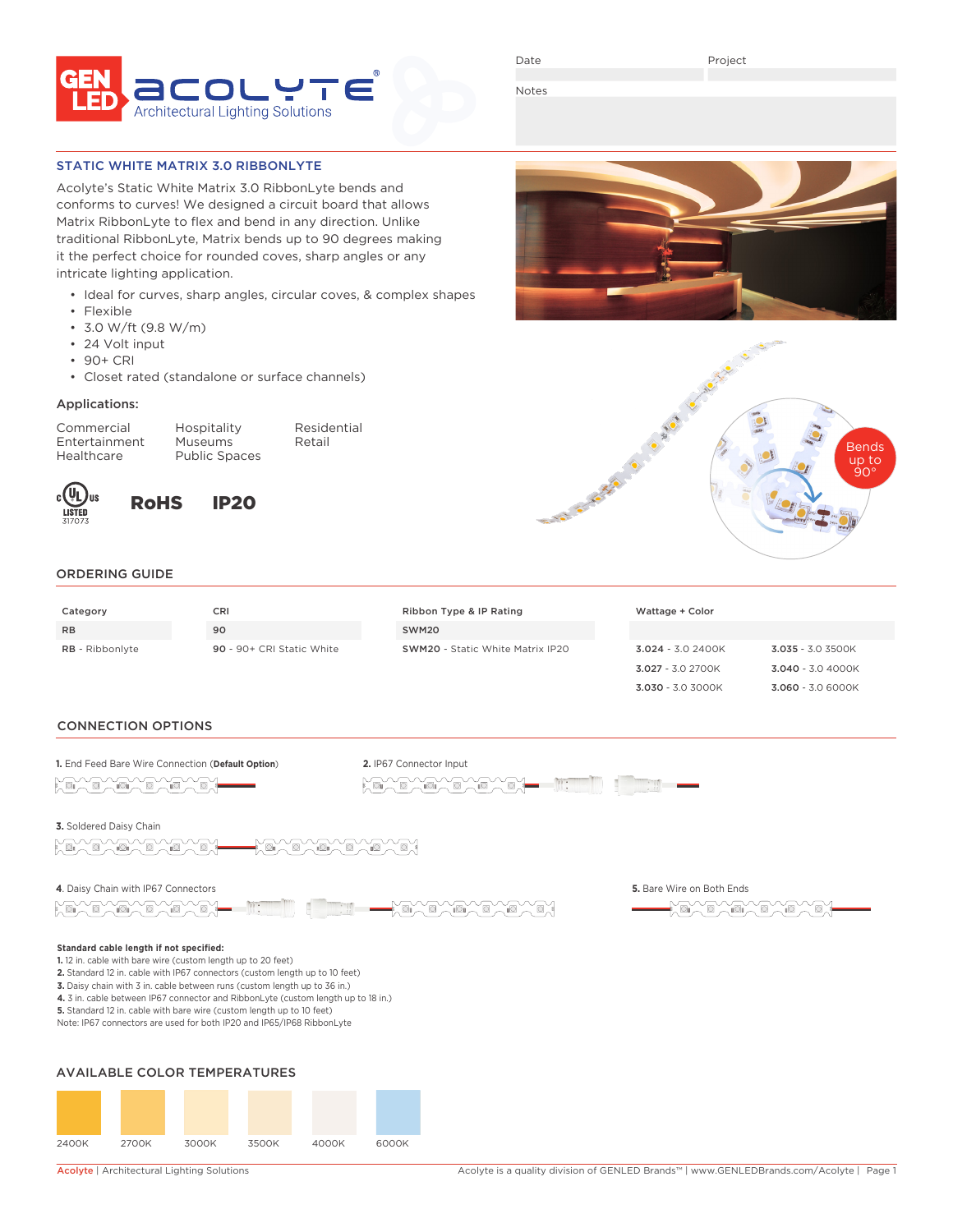

## SPECIFICATIONS / DIAGRAM / USAGE GUIDELINES

|                               | STATIC WHITE MATRIX 3.0 RIBBONLYTE                                                                                                                                                                                                                                            |             |             |             |             |             |
|-------------------------------|-------------------------------------------------------------------------------------------------------------------------------------------------------------------------------------------------------------------------------------------------------------------------------|-------------|-------------|-------------|-------------|-------------|
| <b>Operating Voltage</b>      | 24 V                                                                                                                                                                                                                                                                          |             |             |             |             |             |
| <b>Power Consumption</b>      | 3.0 W/ft (9.8 W/m)                                                                                                                                                                                                                                                            |             |             |             |             |             |
| Current (mA) - 24V            | 125 mA/ft (410 mA/m)                                                                                                                                                                                                                                                          |             |             |             |             |             |
| <b>LED Pitch</b>              | 15 LEDs/ft (50 LEDs/m)                                                                                                                                                                                                                                                        |             |             |             |             |             |
| <b>Protection Rating IP20</b> | $\checkmark$                                                                                                                                                                                                                                                                  |             |             |             |             |             |
| Dimming                       | ELV / DMX / MLV / 0-10 Volt / Lutron A-Series 1% dimming LED drivers                                                                                                                                                                                                          |             |             |             |             |             |
| <b>Operating Temperature</b>  | -40 F to 158 F (-40 C to 70 C)                                                                                                                                                                                                                                                |             |             |             |             |             |
| Colors                        | 2400K, 2700K, 3000K, 3500K, 4000K, 6000K                                                                                                                                                                                                                                      |             |             |             |             |             |
|                               | 2400K                                                                                                                                                                                                                                                                         | 2700K       | 3000K       | 3500K       | 4000K       | 6000K       |
| Lumens                        | 223.1 lm/ft                                                                                                                                                                                                                                                                   | 225.1 lm/ft | 262.1 lm/ft | 262.1 lm/ft | 254.6 lm/ft | 248.5 lm/ft |
|                               | 732 lm/m                                                                                                                                                                                                                                                                      | 738.6 lm/m  | 860 lm/m    | 860 lm/m    | 835.3 lm/m  | 815.3 lm/m  |
| <b>Binning Tolerance</b>      | $+/- 150K$                                                                                                                                                                                                                                                                    |             |             |             |             |             |
| <b>LED Beam Angle</b>         | 120°                                                                                                                                                                                                                                                                          |             |             |             |             |             |
| Lamp Life                     | 50,000 hrs L70 @ 85° C                                                                                                                                                                                                                                                        |             |             |             |             |             |
| Cuttable Length - 24V         | 4.84" (123 mm)                                                                                                                                                                                                                                                                |             |             |             |             |             |
| CRI - All Color Temp          | 90+ CRI                                                                                                                                                                                                                                                                       |             |             |             |             |             |
| Cable Length                  | 12 in (30.5 cm)                                                                                                                                                                                                                                                               |             |             |             |             |             |
| Certifications                | UL 2108 Issued: 2016/06/17 Ed: 1 Rev: 2021/10/16 Low Voltage Lighting Systems.<br>CSA C22.2 No. 250.0, General Requirements for Luminaires.<br>ROHS compliant UL 2108.<br>Suitable for use in closets, compliant with NFPA® 70, NEC® Section 410.16 (A)(3) and 410.16 (C)(5). |             |             |             |             |             |

| <b>24V DIMENSIONS</b> | Top View                                                    | Side View | <b>Dimensions</b>                                                                                 |
|-----------------------|-------------------------------------------------------------|-----------|---------------------------------------------------------------------------------------------------|
| IP <sub>20</sub>      | <b>HOLO ADAMS ADAMS</b><br>CUTTABLE EVERY: 4.84 in (123 mm) |           | <b>Width 0.47 in (12 mm)</b><br>Max Length 39 ft 4 in $(12 \text{ m})$<br>Height 0.09 in (2.3 mm) |

#### FLAT SILICONE MOUNTING PAD



| Part Number                            | <b>RBMNTSIL</b>      |
|----------------------------------------|----------------------|
| <b>Screw Head Diameter</b>             | $0.27$ in $(6.9$ mm) |
| <b>Screw Head Height</b>               | 0.36 in (9.2 mm)     |
| Clip Length                            | 1.07 in (27.2 mm)    |
| Clip Width                             | $0.24$ in $(6.1$ mm) |
| <b>Screw Hole Diameter</b>             | $0.09$ in $(2.5$ mm) |
| Screw Hole Distance (center-to-center) | 0.88 in (22.6 mm)    |

#### USAGE GUIDELINES

- When installing this product take into account the surface temperature of the material this product is mounted to. Many building surfaces which are exposed to direct sunlight exceed the 70° C / 158° F maximum that our product is rated for. High risk locations like this should be avoided. •
- Please refer to our RibbonLyte Proper Use Guide in our *Application Guide* for more information. Available for download at www.GENLEDBrands.com/Acolyte.
- Compatible with a wide variety of control products including the entire line of Lutron dimming systems.
- For use with Acolyte drivers, 0-10V dimming modules and interface controllers (DMXINF models).
- Use with non-Acolyte supplied drivers is not supported or warrantied.
- Due to the nature of the product, RibbonLyte cuttable lengths are generally longer or shorter than the customer requested length. Unless specified, RibbonLyte is factory cut at the shorter cuttable point.
- We reserve the right to make changes to product lineup, specifications, design and finishes at any time without notice.

Acolyte does not warrant or represent that the information is free from errors or omission. The information may change without notice and Acolyte is not in any way liable for the accuracy of any information printed and stored or in any way interpreted or used.